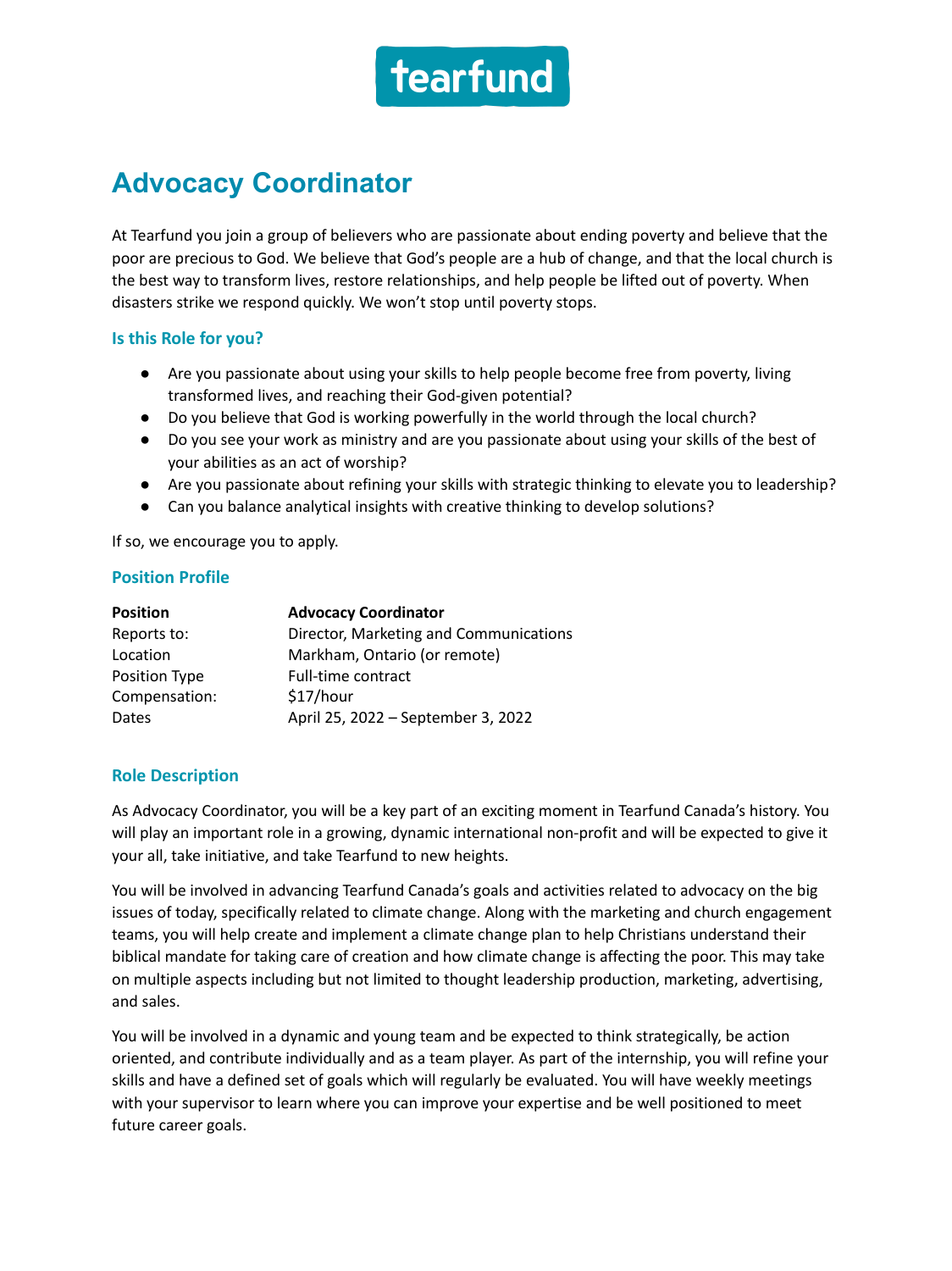

## **Overview of Activities**

- Help coordinate and implement key Tearfund advocacy initiatives related to climate change and other causes as directed
- Work with other members of the team to tell engaging stories that will help Christians understand the importance of climate change and creation care
- Help sort and curate existing climate change resources from partner organizations for publication and distribution
- Work with the church engagement team to develop a church plan related to climate change
- Work with marketing to coordinate the implementation of a climate change survey

## **Qualifications**

- Fully aligned with the vision, mission, and values of Tearfund Canada, including Statement of Faith and Lifestyle Expectations
- A passion to learn about international development and Tearfund Canada's mission
- Pursuing or graduated with a degree in communications, environmental studies, marketing, or similar
- Proven track record of being highly motivated and driven.
- Relentlessly organized able to create and adhere to tight project plans
- Able to get things done. Willing to roll-up sleeves and do what is needed. Will seek out the answer if doesn't know how to do something.
- Able to motivate and work with others to achieve tight deadlines.
- Creative yet analytical, being able to balance data with a good understanding of how "people work"
- Strong attention to detail and excellent writing and editing skills.
- A team player, but also able to work independently without supervision
- Bonus: overall knowledge about marketing concepts (4Ps, marketing funnel, etc…).
- Bonus: Experience in digital marketing tools such as mailchimp, google ads, Facebook ads, google analytics, CMS (i.e. Wordpress), etc…

## **Application**

To apply, please email us your cover letter and resume to  $hr@testund.ca.$  Your cover letter should include a description of:

- 1. Why you're the right fit for this position
- 2. Your related education and experience
- 3. How you would integrate faith with this role

### **Applications will be accepted until April 5, 2022**

*Qualified candidates must be able to demonstrate a commitment to the core values and Christian mission of Tearfund Canada.*

*Tearfund Canada welcomes and encourages applications from people with disabilities. Accommodations are available on request for candidates taking part in all aspects of the selection process.*